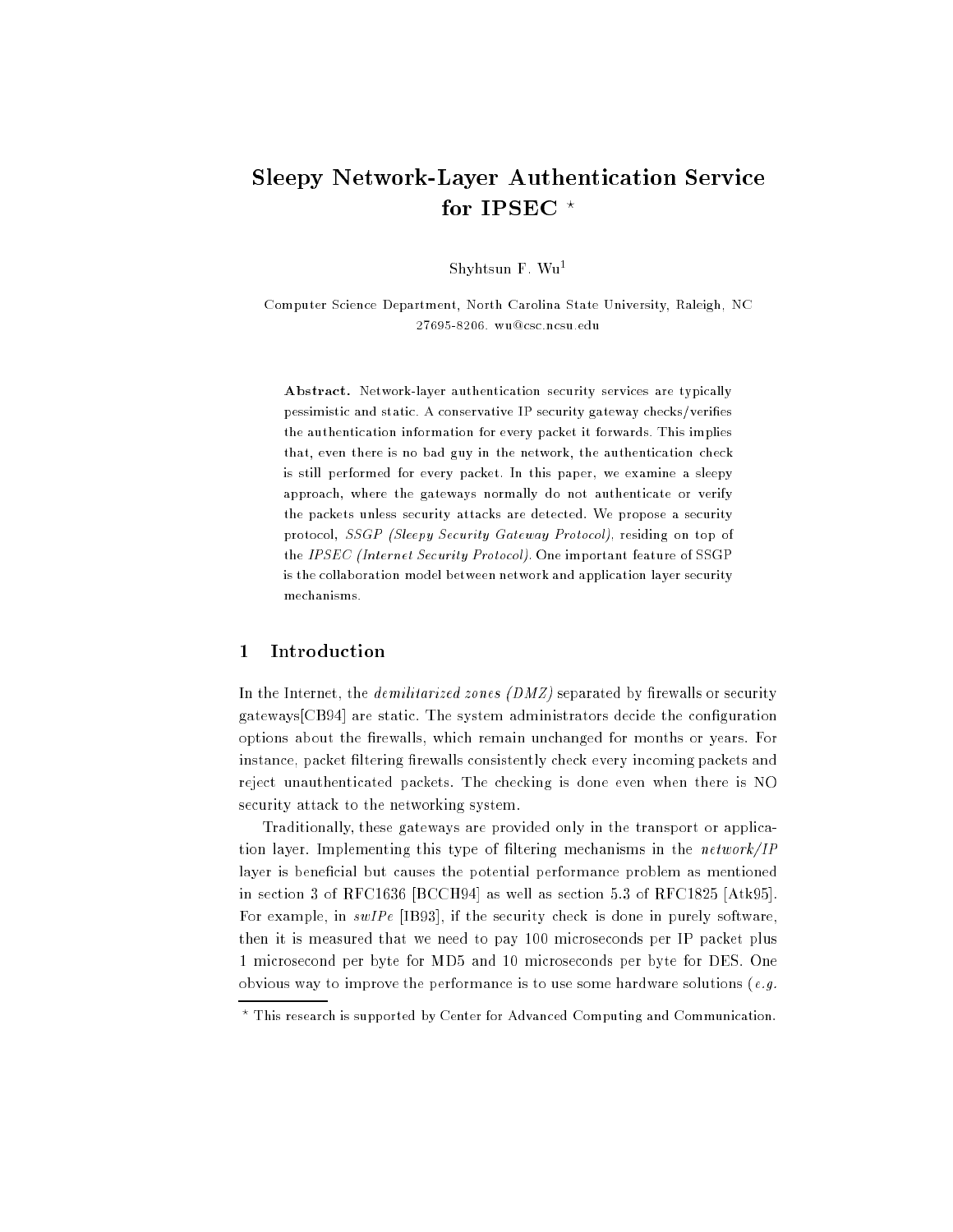[Ebe92]). However, as pointed out in [Lin94], since the network layer itself generally is implemented in software, it is hard to make effective use of cryptographic hardware.

Generating and verifying the MAC (message authentication code) for every IP packet consume the network resources. The performance of the most commonly used MAC scheme, MD5, can be found in [Tou95]. On the other hand, more and more Internet applications have their own authentication process. For example, Kerberos [NT94], SNMPv2 [GM93], MobileIP's Registration Protocol [Per96], and the next release of Java [Mic, DFW96, WDH<sup>+</sup> 96] have or will have built-in application layer authentication mechanisms. This means that the same IP payload will pass through the MAC process twice, one in the network layer and another in the application layer. The problem is that whether we could do something smart to reduce the security overheads.

In this paper,  $SSGP$  (Sleepy Security Gateway Protocol) is presented to efficiently offer network-layer authentication services for IPSEC. The key element of SSGP is the Sleepy Security Gateway (SSG) which might be in either one of the following two different modes:  $s$ leepy and wakeup. In the following sections, through two different examples, we will show how SSGP works.

# 2 A Simple Example of SSGP

#### 2.1 Problem

In Figure 1, a system administrator establishes a connection with the management agent across a segment of public Internet. According to the IPSEC architecture, we have two security gateways,  $SSG_A$  and  $SSG_B$ , and establish a secure channel over the insecure public internet. This scheme is sufficient for outside intruders but not good enough for insider. Therefore, we need an application-layer security mechanism or an intrusion detection module to protect the application against the insider's attacks. Please note that if we only have inside intruders, then the security checks being performed by  $SSG_A$  and  $SSG_B$  are wasted.

### 2.2 Answer

Assume that we do have an application-layer mechanism (e.g., SNMPv2) to authenticate the application PDU (e.g., SNMP PDU). Then, even no IP layer security mechanism exists, the application is safe in the sense that it will not accept any unauthenticated packets. This is true for attacks from either the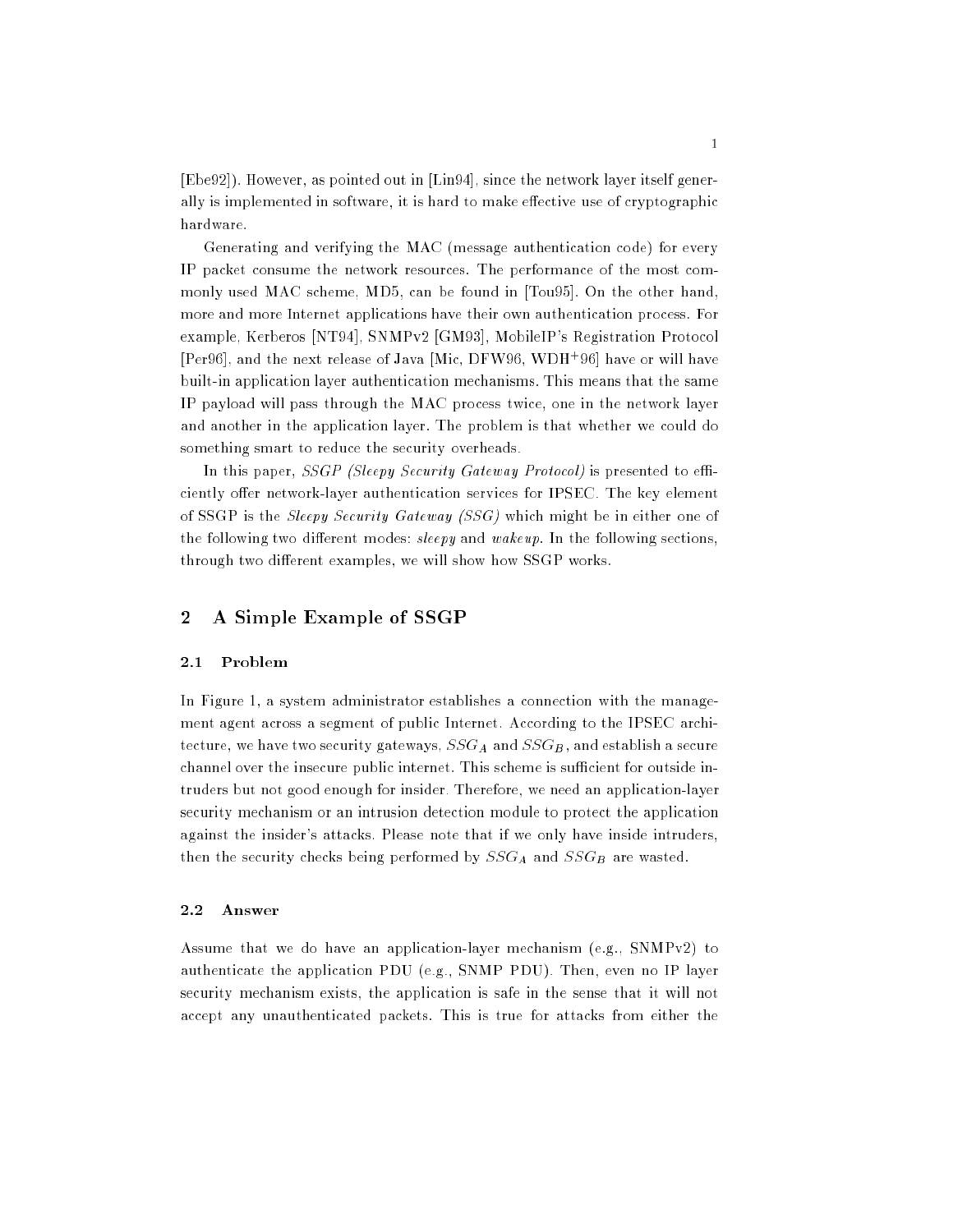

Fig. 1. Application and IP Security

insider or the outsider. However, the application might suffer from heavier incoming traffic load because all the attack packets can now be delivered to the host directly. And, the application needs to spend time to filter out those bad PDUs. For example, without network-layer protection, in [Zor94, Wu95], it is identified that the performance of the SNMPv2 agent drops significantly under denial-of-service attacks.

The application-layer security module detects bad PDUs. For example, SN-MPv2 security module dropped packets with wrong key-MD5 authentication and replayed packets. This detection information should be forwarded to the security management module. This management module wakes up sleepy security gateways (SSGs) protecting this application. Based on the security association relations defined in [Atk95], these waked-up SSGs might wake up more SSGs. As shown in Figure 2,  $SSG_A$  has been waked up by the security management module who received a report from an application. Because a security association exists between  $SSG_A$  and  $SSG_B$ ,  $SSG_A$  wakes up  $SSG_B$ .

At this point, all the packets from the agent to the administrator are authenticated in the public Internet. The original IP packet from the SNMP agent (Agent) to the SNMP management application  $(MApp)$  looks like:

$$
IP(Agent, MApp) = \boxed{Prot_{UDP}, IP_{src}^{Agent}, IP_{dst}^{MApp} : \boxed{IPpayload}}.
$$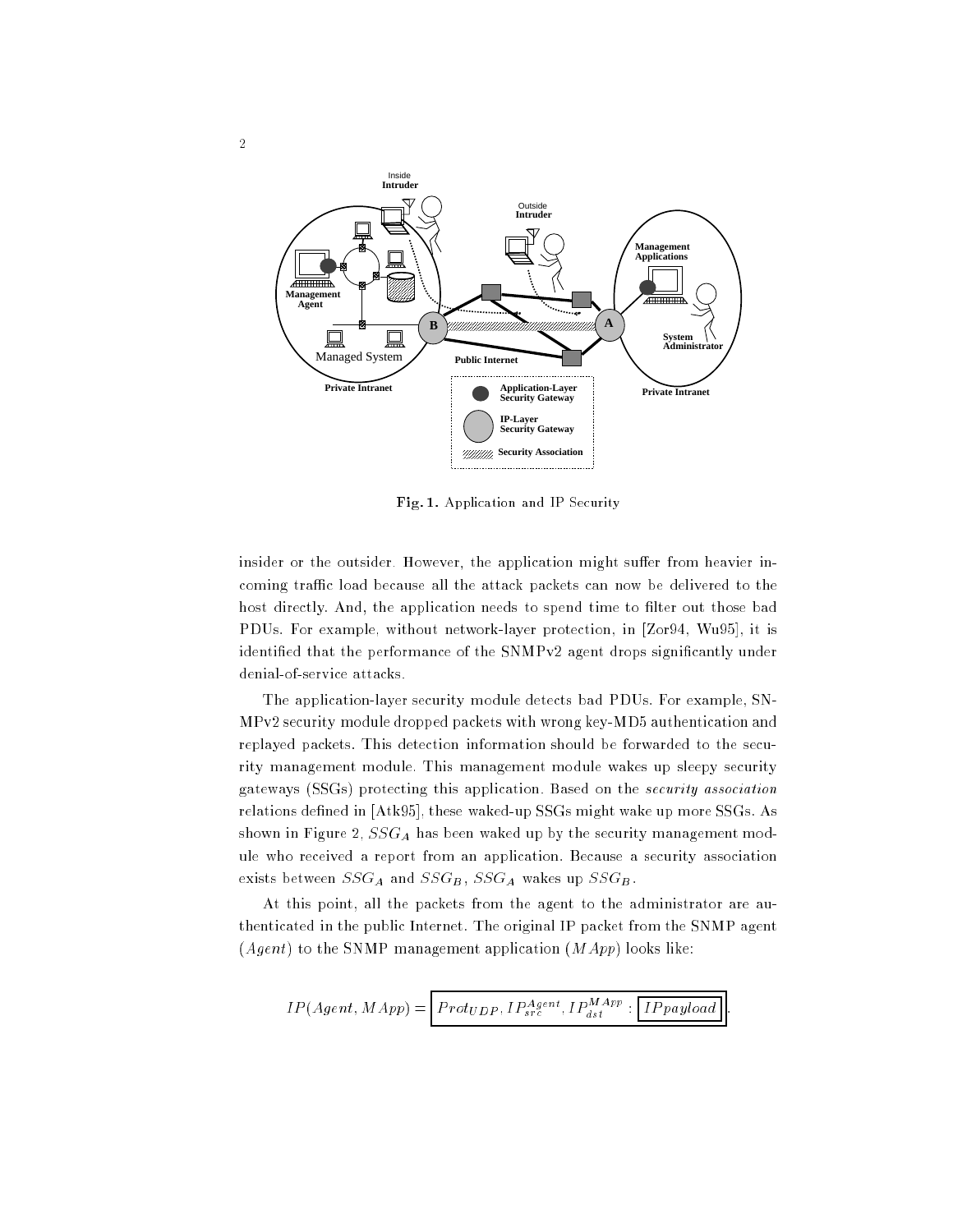

Fig. 2. SSGP: Simple Example

The SSG authenticated packet format,  $IP_{encap}(SSG_B,SSG_A)$ , is:

| $Prot_{SSGP}, IP_{src}^{SSG_B}, IP_{dst}^{SSG_A}: \left \right  \left. \text{Aut} h_{SSG_B}^{SSG_A} \right \left  \left[ \text{IP}(Agent, Map) \right] \right \right ,$ |  |
|-------------------------------------------------------------------------------------------------------------------------------------------------------------------------|--|
|                                                                                                                                                                         |  |

where the  $\mathit{Auth}_{SSG_B}^{S5G_A}$  is

$$
|ID_{SSG_B},ID_{SSG_A},Seq\rq{}|,
$$

plus:

$$
MD5(K_{AB}, ID_{SSG_B}, ID_{SSG_A}, Seq\sharp, \boxed{IP(Agent, M App)}, K_{AB}).
$$

When this encapsulated IP packet is received by  $SSG_A$ , it will be decapsulated by  $SSG_A$  and delivered to  $MAPp$  with the following format:

$$
IP_{decay}(Agent,MAPp) = \boxed{IP(Agent, Map)\n } \quad \boxed{Auth_{SSG_B}^{SSG_A}}.
$$

We append the authentication certificate,  $\textit{Auth}_{SSG_B}^{SSSA},$  at the end of the packet. This information is useful for deciding the attack sources as we will explain later. The reason for appending this certificate at the end of a regular IP packet is to ensure the compatibility between SSGP packets and normal IP packets.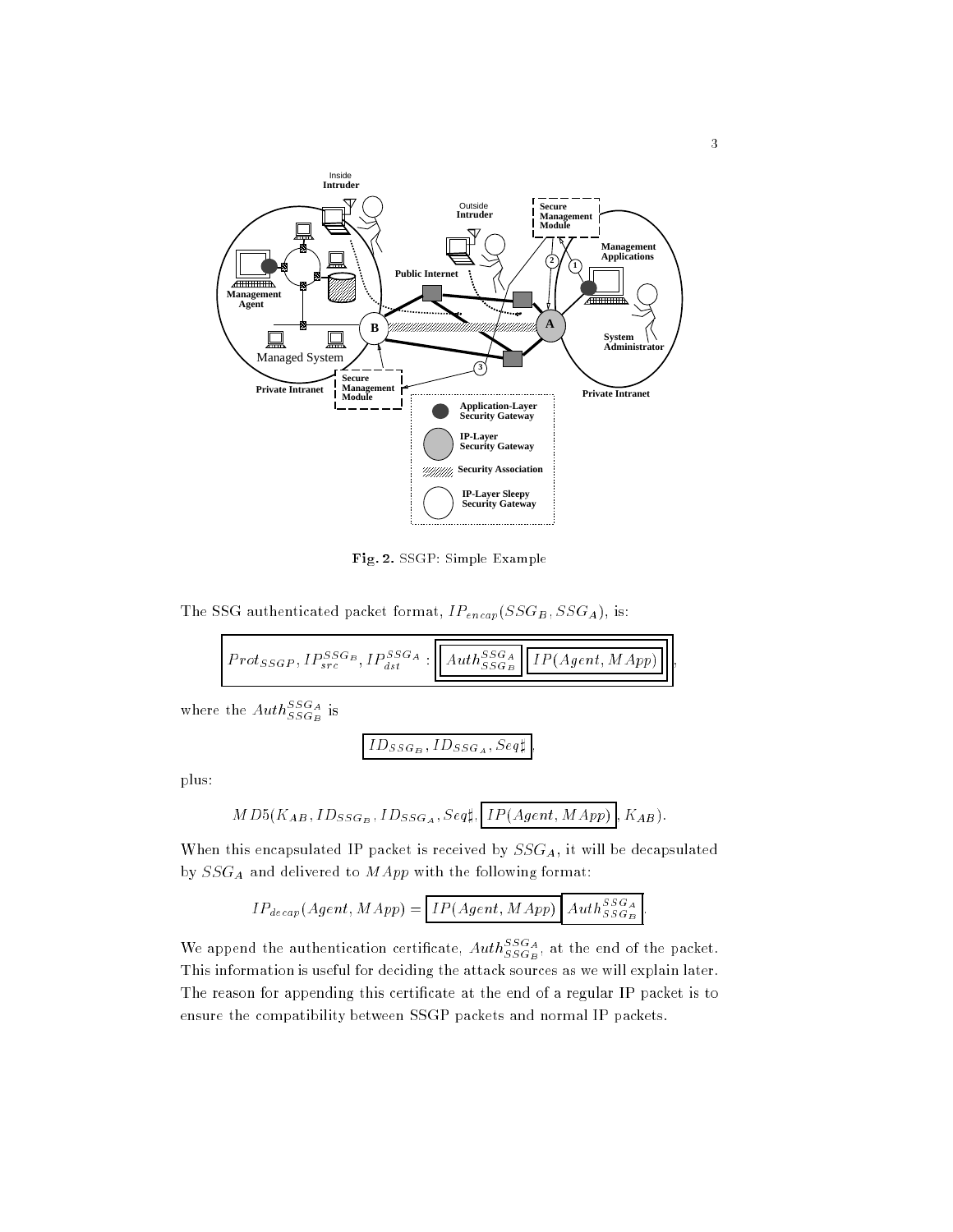If we only have outside intruders, then, in theory, no more bad packets will get to the protected host  $MApp$ . If  $MApp$  still receives bad packets and  $SSG_A$ did NOT find any unauthenticated packets, then we conclude we only have "inside intruders." Otherwise, we are under attacks of both insiders and outsiders simultaneously.

We learn three things from the above results:

- 1. If no attack exists, then we do not pay the network layer authentication overhead. We always need to pay the application security overhead though.
- 2. Correlating intrusion information from two different layers, *i.e.*, network and application layers, we will be able to tell the location of the attack sources. This location information is valuable for security management.
- 3. If we know that the attack sources are purely from insiders, then we know that the network layer authentication does not help at all. In this case, we should put the waked-up SSGs back to sleep again.

#### 3 Another Example of SSGP 3

#### 3.1 Problem

In Figure 3, we have four SSGs and we assume that the public network is partitioned into four different zones by these SSGs. We assume that there are security associations ( $\Leftrightarrow$ ) between  $(SSG_A, SSG_B)$  and  $(SSG_C, SSG_D)$ . I.e.,  $SSG_A \Leftrightarrow SSG_C$ ,  $SSG_A \Leftrightarrow SSG_D$ ,  $SSG_B \Leftrightarrow SSG_C$ ,  $SSG_B \Leftrightarrow SSG_D$ . However, there is no such relation between  $SSG_A$  and  $SSG_B$  i.e.,  $(SSG_A \ntriangleq SSG_B)$ . I.e., the IPSEC traffic from  $SSG_B$  to  $SSG_A$  must flow through either  $SSG_C$  or  $SSG_D$ . Previously, we have shown how we can use SSGP to decide whether the attack is from inside or outside. In this example, we would like to decide which zone the attack source resides.

#### 3.2 Answer

At the beginning, all SSGs (A,B, C and D) are in sleepy mode. When the application detects an attack, it will wake up  $SSG_A$  first. Then,  $SSG_A$  will wake up both  $SSG_C$  and  $SSG_D$ . The packets authenticated by  $SSG_C$  and  $SSG_D$ include an authentication path information. Thus, when the application detects an attack, by looking at the authentication certicate appended after the IP packet, we can tell whether this attack packet is from  $SSG_C$  or  $SSG_D$ . In other words, if

 $IP_{decay}(Agent, MApp) = | IP(Agent, MApp)|$  Auth $^{SSGA}_{SSG_C}$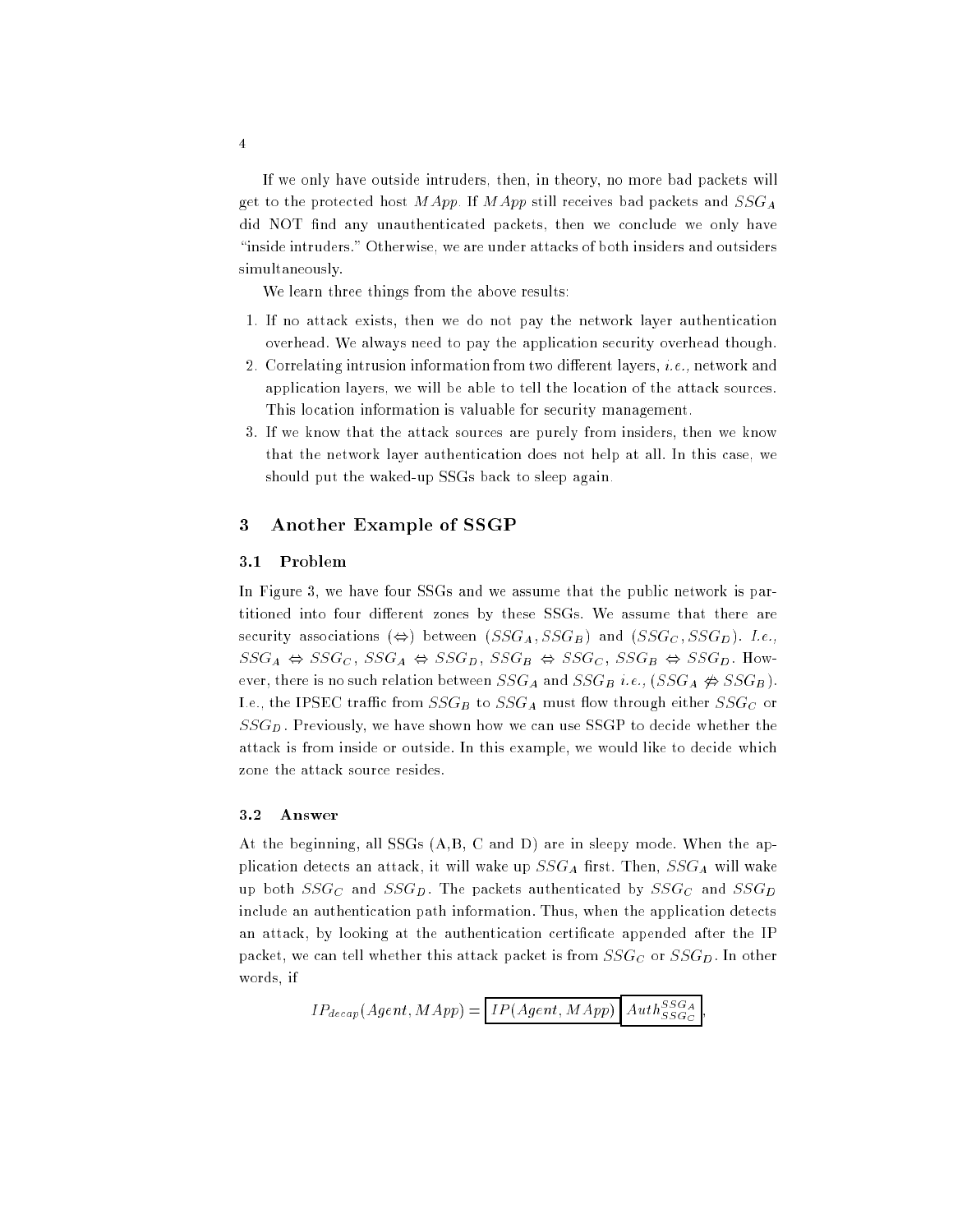

Fig. 3. SSGP: Another Example

then, we know this packet is from  $SSG_C$ .

If from now on the application does not observe any attack, while  $SSG_A$ detects some unauthenticated IP packets, then we know that the attack source must be either Zone 1 or 4. It depends on the network topology and configuration, and sometimes it may not be possible to further distinguish Zone 1 and 4. In this case,  $SSG_B$  will sleep all the time.

Similarly, if the application is still under attack and  $SSG_A$  does not detect bad packets, then the attack source must be in either Zone 2, Zone 3 or from an insider. At this point, the attacking packet should be presented to the security management module, and the module can tell whether it is from  $SSG_C$  or  $SSG_D$ by looking at the appended authentication certificate. If this attack packet is indeed from  $SSG_C$ , then  $SSG_C$  will wake up  $SSG_B$ . Now, an IP packet will pass through two separate IPSEC channels:  $SSG_B \Leftrightarrow SSG_C$  and then  $SSG_C \Leftrightarrow$  $SSG_A$ . The packet from  $SSG_B$  to  $SSG_C$  is



where the  $\mathit{Auth}_{SSG_B}^{SSGC}$  is

$$
\overline{ID_{SSG_B},ID_{SSG_C},Seq\sharp},
$$

plus

$$
MD5(K_{BC}, ID_{SSG_B}, ID_{SSG_C}, Seq\sharp, \boxed{IP(Agent, M App)}, K_{BC}).
$$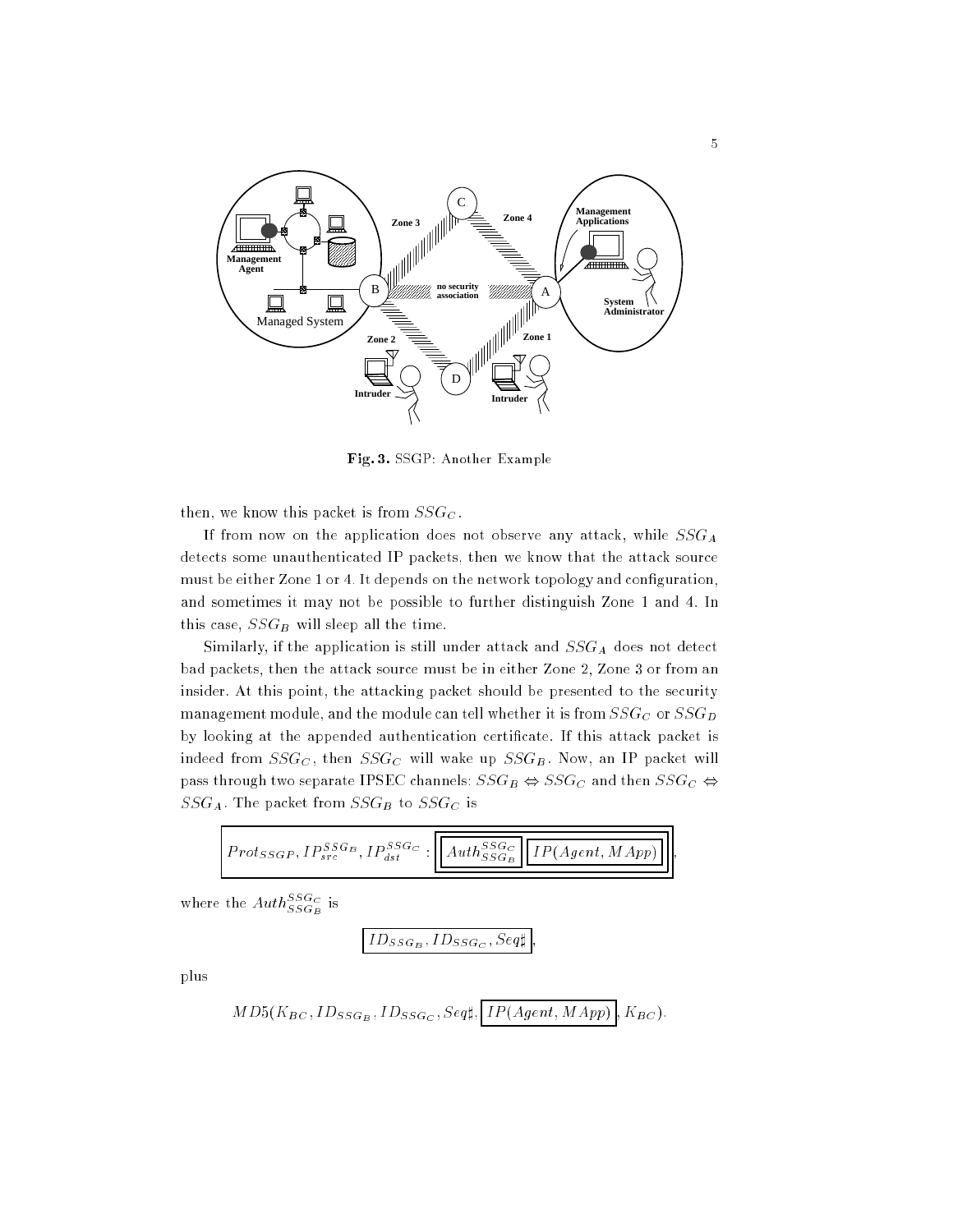At  $SSG_C$ ,

$$
IP^{SSG_C}_{decap}(Agent, Mapp) = \boxed{IP(Agent, Map)\left[ \textit{Authors}^{SSG_C}_{SSG_B}\right.}
$$

|

Then  $SSG_C$  will encapsulate the packet again using SSGP and send it to  $SSG_A$ . So,  $IP_{\text{encap}}(SSG_C, SSG_A)$  looks like:

$$
Prots_{SGP}, IP_{src}^{SSG_C}, IP_{dst}^{SSG_A}: \boxed{Auth_{SSG_C}^{SSG_A} | \boxed{IP_{decay}^{SSG_C}(Agent, Map)}},
$$

where the  $\text{Aut}h_{SSG_C}^{SSG_A}$  is

$$
ID_{SSG_C}, ID_{SSG_A}, Seq^{\sharp},
$$

plus,

$$
MD5(K_{AC}, IDs_{SSG_C}, IDs_{SSG_A}, Seq\sharp, \boxed{IP^{SSG_C}_{decay}(Agent, Map), K_{AC})}.
$$

Finally, at  $SSG_A$ , the packet being delivered to  $MApp$  is:

$$
\begin{aligned} IP^{SSG_A}_{decay}(Agent, Mapp) &= \boxed{IP^{SSG_C}_{decay}(Agent, Mapp) \left[ \begin{array}{c} \boldsymbol{Auth^{SSG_A}_{SSG_C}}\\ \boldsymbol{I} \end{array} \right]} \\ &= \boxed{IP(Agent, Mapp) \left[ \begin{array}{c} \boldsymbol{Auth^{SSG_C}_{SSG_B}} \end{array} \right] \boldsymbol{Auth^{SSG_A}_{SSG_C}}. \end{aligned}
$$

Please note that this packet will then have two authentication certificates appended. At this point, it depends on whether we will observe another attack to decide the attack source location.

### 4 Attack Detection in the Application Layer

SSGP is a lazy security protocol. When no application or intrusion detection system complains about attacks, the SSGs will not perform any authentication check. Thus, when no attack presents, the network is equivalent to an unsecure IP network. At this stage, even untrusted hosts can enjoy the network services.

We use SNMPv2 as an example to describe our idea about application-layer attack detection. In Figure 4, the security gateway in the SNMPv2 agent is in the application layer. An SNMPv2 PDU might be rejected for two reasons: authentication failure or freshness constraint.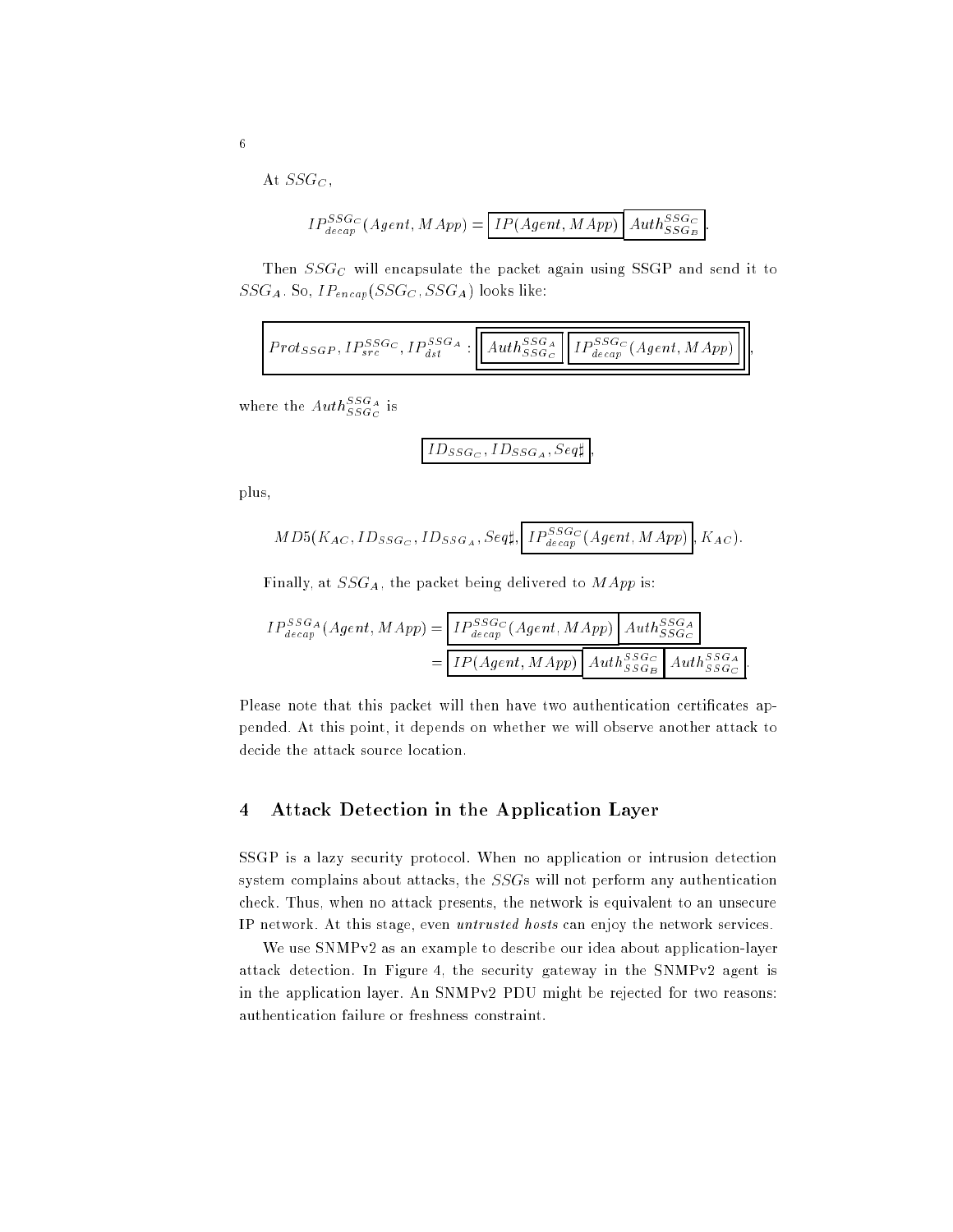

Fig. 4. Real-Time SNMPv2 Agent

#### 4.1 Authentication Failure

If an PDU has an incorrect MD5 signature, this PDU may be an attack, an error in MD5 key configuration, or even a software bug. In any case, we should treat it as an attack and notify the security management module. If this is an error or bug, the SSGP protocol will treat it as an insider attack and, therefore, all *SSGs* should go back to sleep. Then, some network management modules or system administrators should be notified about this problem.

In a wireless network, since the bit error rate is higher, sometimes the link layer checksum mechanism might not correct/detect all the errors in the message. This could also cause incorrect MD5 signatures. Therefore, when accessing SNMP agents across wireless links (e.g., CDPD [CDP95]), we can not conclude immediately the existence of attacks by justing detecting one single bad PDU. It depends on the link error rate to decide how many bad PDUs are enough to notify the management module.

### 4.2 Freshness Constraint

In SNMPv2, a received PDU might violate the freshness constraint. It could be a replay attack, a duplicated IP packet, or a large network delay. One heuristic is to set a second deadline for the PDU. If the PDU violates the first deadline, it is silently dropped. If it also violates the second deadline, we consider it an attack.

#### 4.3 Attack Detection by Intrusion Detection Systems

Many existing applications do not have any built-in security mechanisms. Therefore, we need to build an intrusion detection system (IDS) [Den87, SRS91] to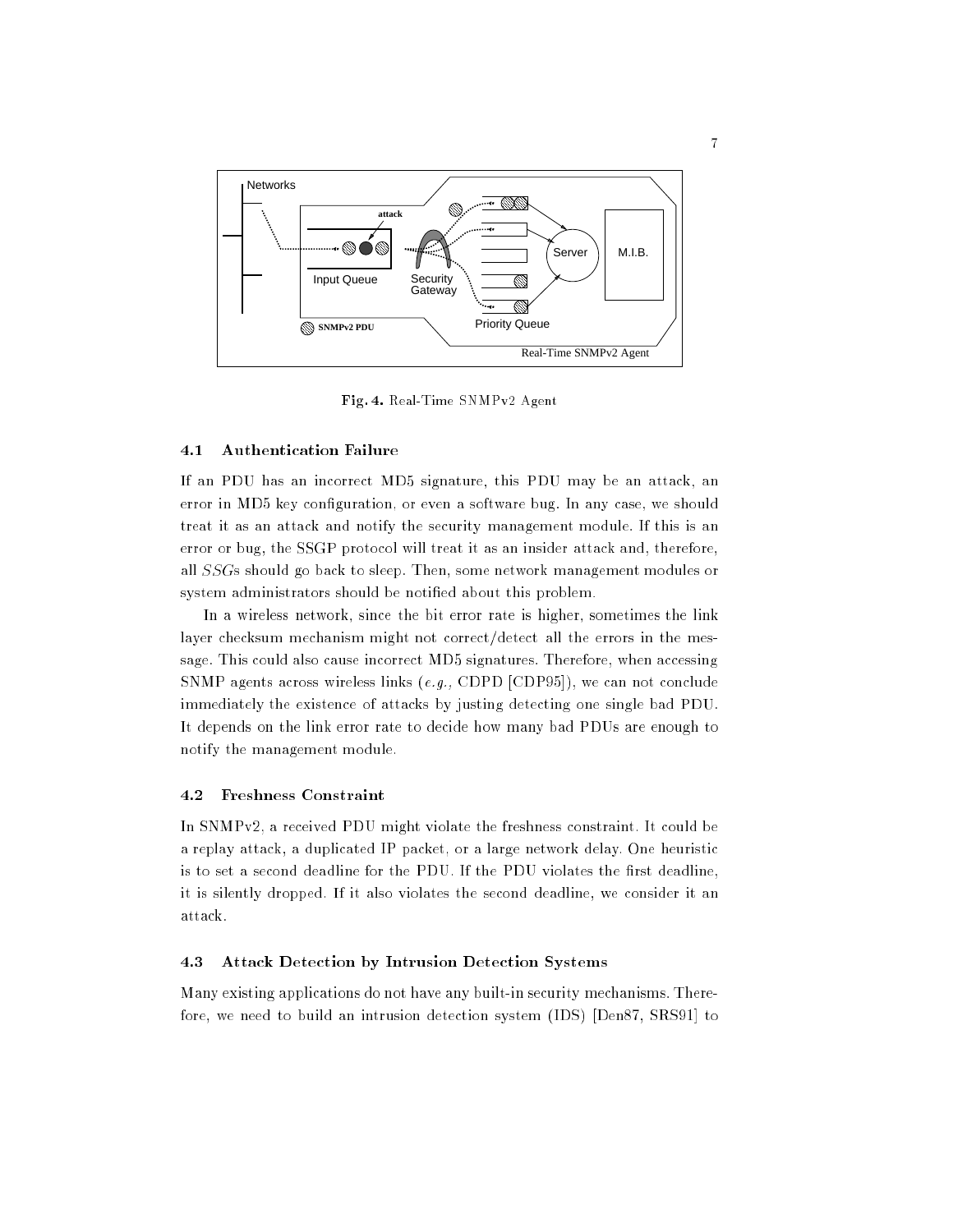protect them. For example, in NCSU, we are using SNMPv1 (which has no security by itself ) on top of Kerberos. Currently, we are building an IDS for SNMPv1 by monitoring the SNMPv1 traffic in our network.

#### 4.4 Summary

No golden rules exist for the application layer attack detection. We must define the detection policies case by case. For example, to build a detection module for SNMP[WMBL94, WMB93] or Kerberos[NT94, BM90], we need to understand the application layer protocols themselves very well. Furthermore, we need to know what environment we run this application, e.g., ATM or wireless.

# 5 Security Management Modules (SMM)

Security Management Module (SMM) is a key component in a SSGP system. SMM needs to communicate with both network and application layer security mechanisms. In our current prototype implementation, the SMM will interact with SNMP agents, while the agents collects intrusion information from network and application layers. In this section, the architecture of SMM is presented.

#### 5.1 Intrusion Detection MIB

An Intrusion Detection MIB (IDMIB) is an abstraction of detected intrusion with standard management information interfaces (e.g., SNMP or CMIP). An IDMIB specification document should describe what types of information are available in the MIB. For instance, an intrusion event table (IET) in the IDMIB collects all the locally detected intrusion events. This table (IET) offers valuable management information for local or even remote SMMs. All information requests from SMMs must be handled by management protocol agents  $(e.g.,$ SNMP agent).

### 5.2 Attack Detection

In SSGP, network applications themselves and/or intrusion detection systems are capable of detecting intrusion events. Detected events will be stored in the IET. An IET entry  $(i.e., a$  row in the IET) consists of attributes  $(i.e.,$  columns in the IET) related to a detected intrusion event. These attributes may include the attack PDU with its original IP header, the attack type, and a timestamp.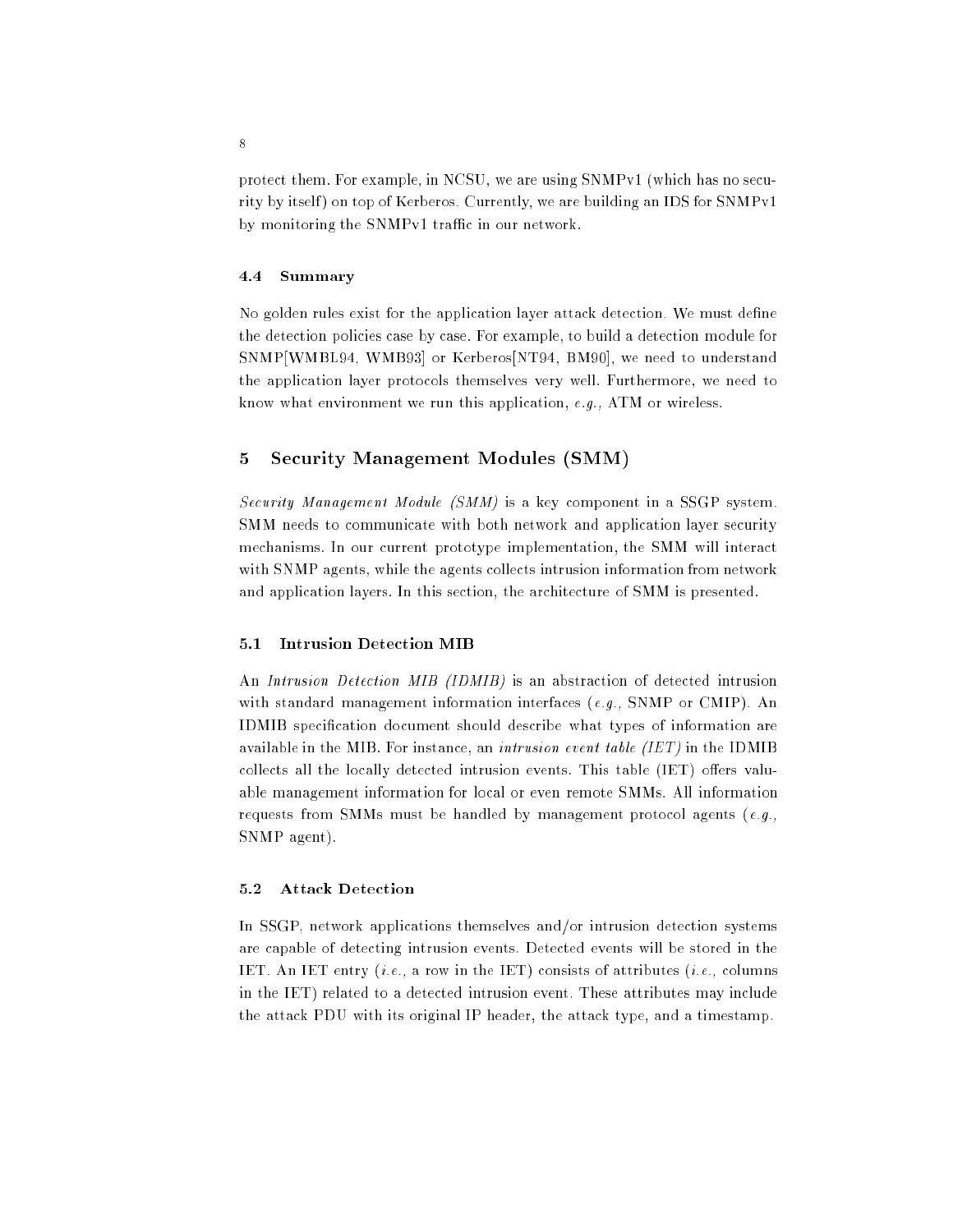When the networking system is under serious attacks, IET is updated frequently. And, the information kept in the IET is called *rapidly changing data* [Wu95]. In this case, it is important to maintain the information flows between the IDMIB agents and the SMMs. Sometimes, it is more efficient to have agents notify SMMs about newly detected intrusion events. However, there are also cases where it is better to let the SMMs periodly poll the information out of the IDMIB. In practice, a security management system will perform both polling and event notification.

#### 5.3 Attack Isolation

A local SMM with a local IDMIB sometimes can not handle certain global attacks. For instance, in Figure 2, the SMM behind  $SSG_A$  observes attacks, but by itself it can not handle the problem properly. Therefore, SMMs must communicate with each other, exchange intrusion management information, and then a set of collaborating SMMs can decide the correct sources of attacks.

# 6 Security Consideration

We consider the following security concerns for SSGP:

- Security-Sensitive Applications: There are certain important applications that could have very weak security by itself and also it is very hard to build an IDS to protect them. These applications should never be protected by a sleepy security gateway. In other words, the network administrator should configure the SSG such that it will never go to sleep. It is also important to identify what applications are suitable for the SSGP protection and what are not.
- Evil Application Detection: If a protected application is evil, then it could complain about attacks while the attacks do not exist. These will wake up SSG gateways unnecessarily. The problem of detecting such evil/faulty applications is another IDS/security management problem. However, in the worst case, the SSGP will just converge to the static IPSEC architecture.
- Compromised SSG Gateways: Compromised SSG gateways can wake up other SSG gateways viciously. In fact, without SSGP, if a security gateway in plain IPSEC is compromised, then many serious attacks can happen. To detect this type of problems is extremely important and generally an open problem.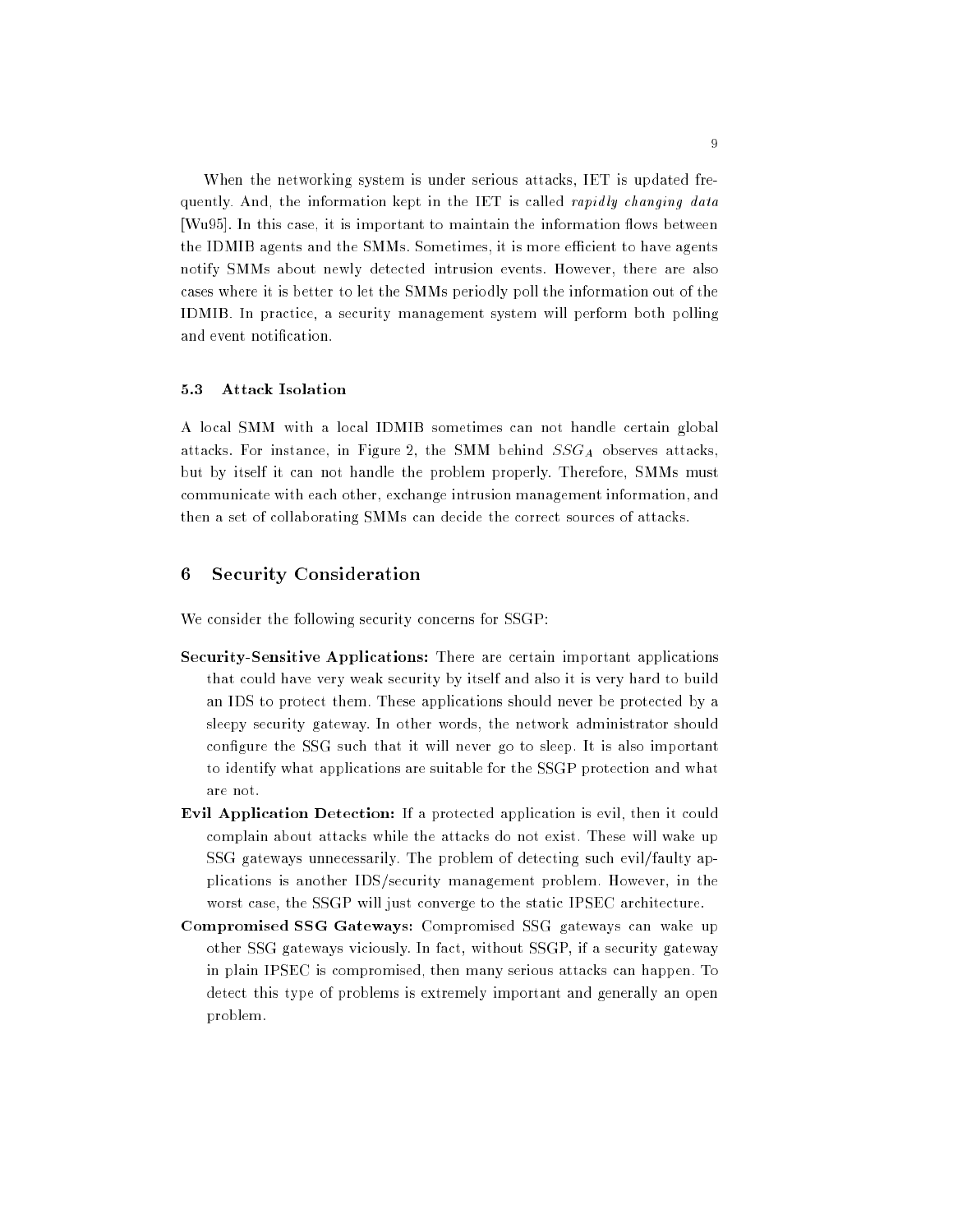SNMP Security: We use SNMPv2 in our experiments because of its availability today. We expect that a securer version of SNMP will be standardized in the near future.

# 7 Related Works

Network layer security for IP has been studied in [Bel96, Orm96, CGHK95, WB96, IB93]. Most of these works focus on design and implementation of a network security system similar to IPSEC [Atk95]. The SSGP work presented here went one step further by examining how IPSEC can be used to provide secure and high performance network services.

Security management and intrusion detection system have also been studied extensively (e.g., [Den87, SRS91]). Both logical and statistical approaches have been proposed to handle different types of intrusion. SSGP offers an attractive architecture to integrate IPSEC and the results produced by the IDS community.

#### 8 Conclusion

The IPSEC architecture [Atk95] specified only the security building blocks that we could use for Internet security. It has pointed out certain performance overheads for employing the standardized protocols. However, where and how to put these security building blocks in today's internet is a big open problem. It is very clear that careless placement of these blocks will not secure the network but reduce the available bandwidth. Therefore, in this paper, we propose SSGP as a solution to support secure and high performance authentication services on top of IPSEC. We feel that SSGP is an interesting option for the network administration to protect applications with application-layer security mechanisms.

SSGP defines an architecture about how application and network layer security mechanisms could collaborate under the framework of IPSEC. The collaboration between the security management modules and the SSGP/IPSEC offers the following advantages:

- efficiency: SSGP saves unnecessary security checks. The SSG gateways will sleep when either there is no attack or they can not help because it is an insider attack.
- isolation: SSGP isolates an outsider attack in its zone by waking up all the SSG gateways around that particular zone.
- identification: SSGP identifies the possibility of insider attacks by comparing the security information from both network and application layers.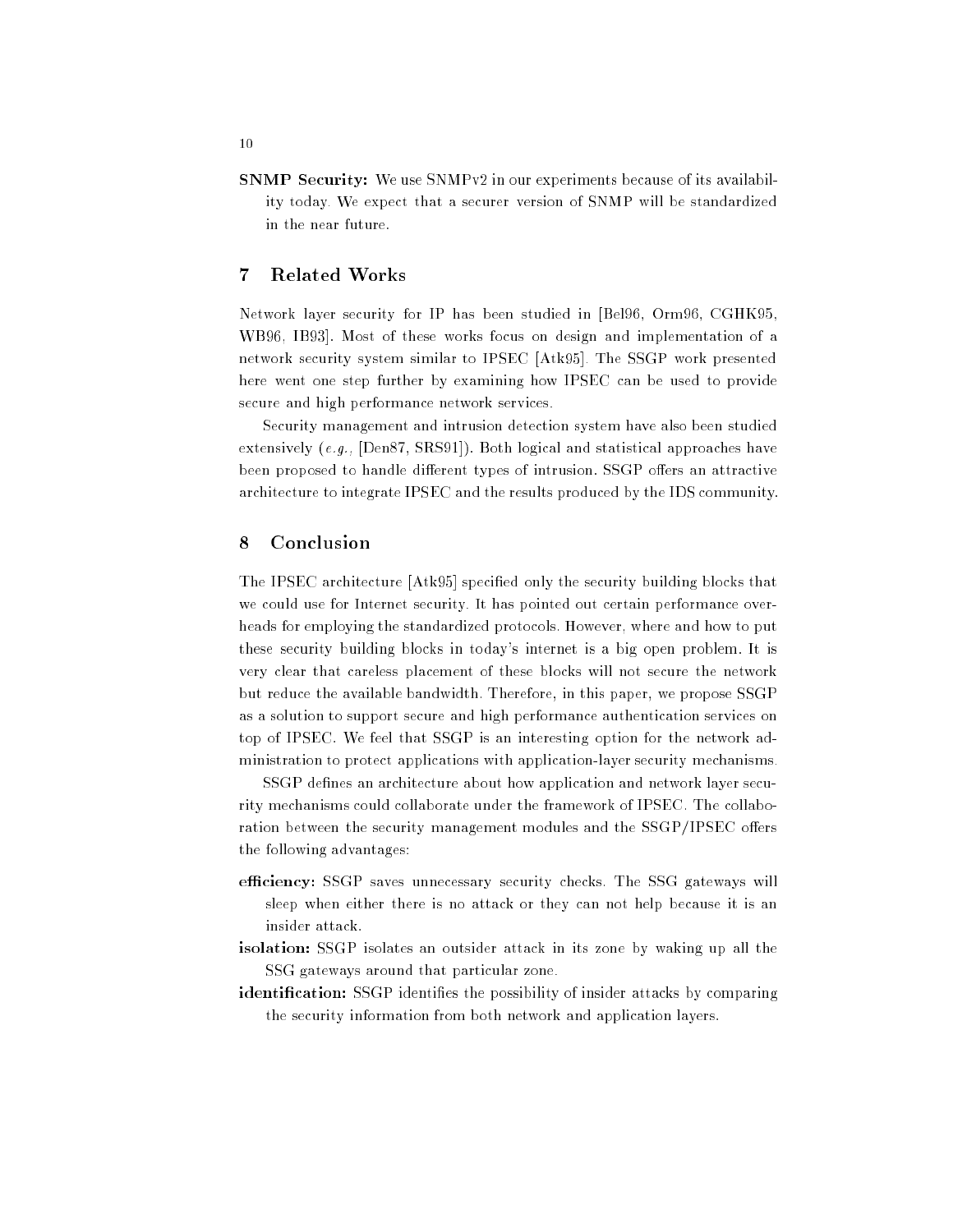Currently, we are implementing a prototype version of SSGP/IPSEC and hopefully through this experimental system building process, we will learn more about the strength and weakness of SSGP. Our prototyping experiment is being built on top of Linux PCs with EtherNet and AT&T WaveLan cards. We need to modify the networking module code for participating routers/gateways. We also need to modify the applications so that it will observe/report attacks. Finally, we are using CMU's SNMPv2 package to implement the security management module.

In both SSGP and IPSEC, the insider attack will not be detected until it hits the target host's detection module  $(e.g., \text{ MAPD})$ . It will be much nicer, while tracking the insider attacks, if we could perform the application layer detection much earlier. One idea that we are working on is to implement the application detection module as a Java applet. Then, in theory, we could send this applet to the SSG gateway and run it over there. For example, if the attack is from  $SSG_B$  in our previous examples, then we could ask  $SSG_B$  to load this applet and eliminate the attacks right at that point. The current release of Java does not allow this to happen because of the security concerns of Java itself. We are currently implementing LAVA [WDH+90], a securer version of Java, for this purpose.

# Acknowledgments

Matt Blaze encouraged me to look into the problem of performance versus security. Some of the ideas here came out of my Ph.D. thesis which was supervised and shaped by Professor Gail E. Kaiser. Many members in the Secure and Highly Available Networking Group (SHANG) at NCSU have contributed to this work one way or the other. Especially, I want to thank XinYuan Wang, Brian Vetter, Hicong Fu, Tim Sluss and Ilia Baldine.

# References

- [Atk95] R. Atkinson. Security Architecture for the Internet Protocol. RFC 1825, August 1995.
- [BCCH94] R. Braden, D. Clark, S. Crocker, and C. Huitema. Report of TAB Workshop on Security in the Internet Architecture. RFC 1636, June 1994. Network Working Group.
- [Bel96] Steven M. Bellovin. Problem Areas for the IP Security Protocols. Draft, March 1996.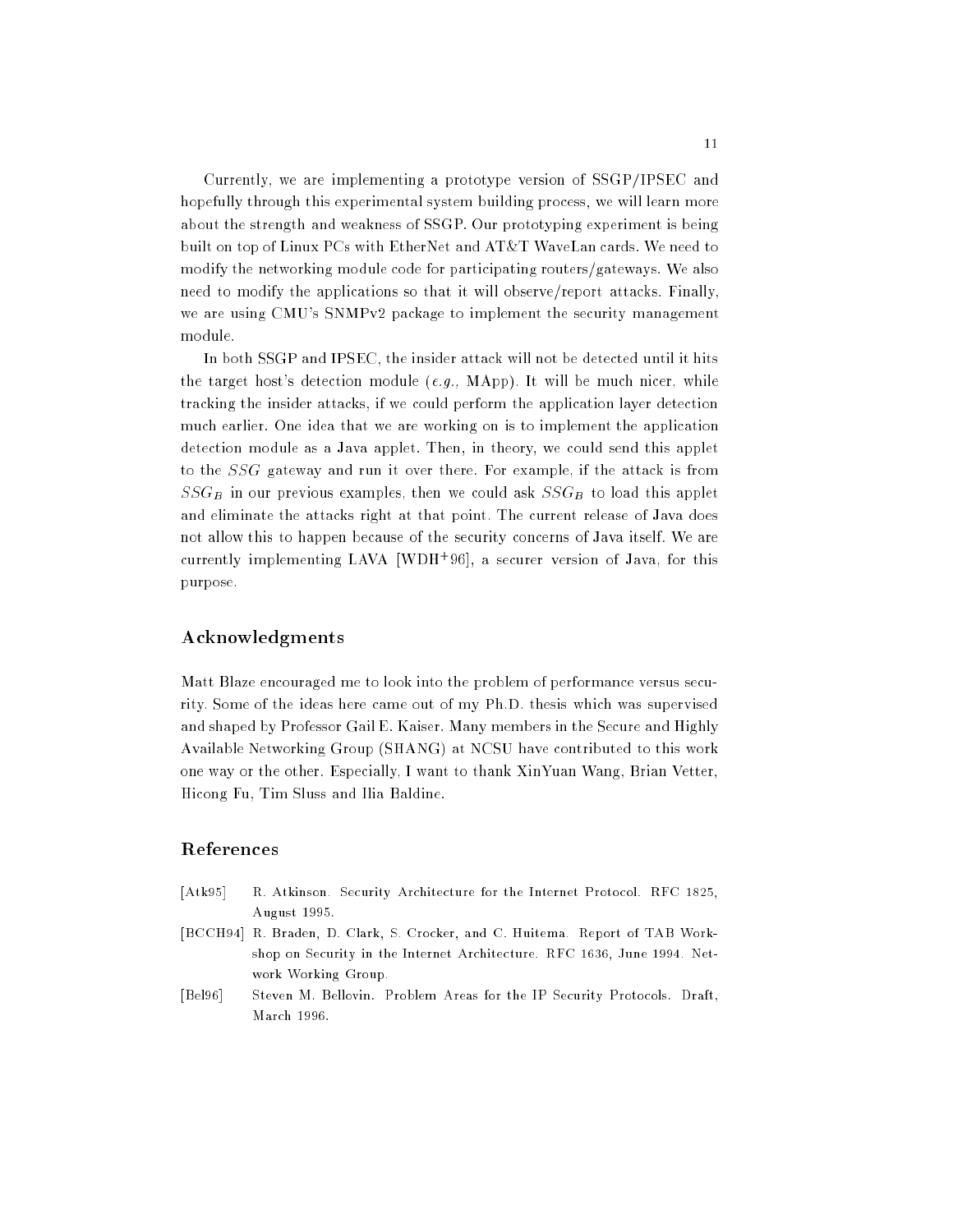- [BM90] S.M. Bellovin and M. Merritt. Limitations of the Kerberos Authentication System. Computer Communication Review, 20(5):119-132, October 1990.
- [CB94] William R. Cheswick and Steven M. Bellovin. Firewalls and Internet Security. Addison Wesley, 1994.
- [CDP95] Cellular Digital Packet Data System Specication. CDPD Forum, Release 1.1, January 1995.
- [CGHK95] Pau-Chen Cheng, Juan A. Garay, Amir Herzberg, and Hugo Krawczyk. Design and Implementation of Modular Key Management Protocol and IP Secure Tunnel on AIX. In 1995 IEEE Symposium on Research in Security and Privacy, May 1995.
- [Den87] Dorothy Denning. An Intrusion-Detection Model. IEEE Transactions on Software Engineering,  $SE-13(2):222-232$ , February 1987.
- [DFW96] D. Dean, E.W. Felten, and D.S. Wallach. Java Security: From HotJava to Netscape and Beyond. In 1996 IEEE Symposium on Security and Privacy, pages 190-200, May 1996.
- [Ebe92] Hans Eberle. A High-Speed DES Implementation for Network Applications. Technical Report 90, DEC SRC, Palo Alto, CA, September 1992.
- [GM93] J. Galvin and K. McCloghrie. Security Protocols for version 2 of the Simple Network Management Protocol (SNMPv2). RFC 1446, May 1993. Network Working Group.
- [IB93] John Ioannidis and Matt Blaze. The Architecture and Implementation of Network-Layer Security Under Unix. In 4th Usenix Security Symposium, October 1993.
- [Lin94] Mark H. Linehan. Comparison of Network-Level Security Protocols. Technical Report White Paper, IBM Research Division, June 1994.
- [Mic] Sun Microsystems. HotJava(tm): The Security Story. Java home page.
- [NT94] B. Clifford Neuman and Theodore Ts'o. Kerberos: An Authentication Service for Computer Networks. IEEE Communications Magazine, pages 33-38, September 1994.
- [Orm96] Hilarie Orman. Evolving an Implementation of a Network Level Security. Technical Report TR-95-15, CS Department, University of Arizona, Tucson, AZ, January 1996.
- [Per96] Charles Perkins. IP Mobility Support, draft 15. Internet Draft, IETF, February 1996. Mobile IP Working Group.
- [SRS91] et. al. Steven R. Snapp. DIDS (Distributed Intrusion Detection System) Motivation, Architecture, and an Early Prototype. In 14th National Computer Security Conference, pages 167-176, October 1991.
- [Tou95] Joseph Touch. Performance Analysis of MD5. In SIGCOMM: Communications Architectures, Protocols and Applications, pages  $77-86$ , Cambridge, MA, September 1995.